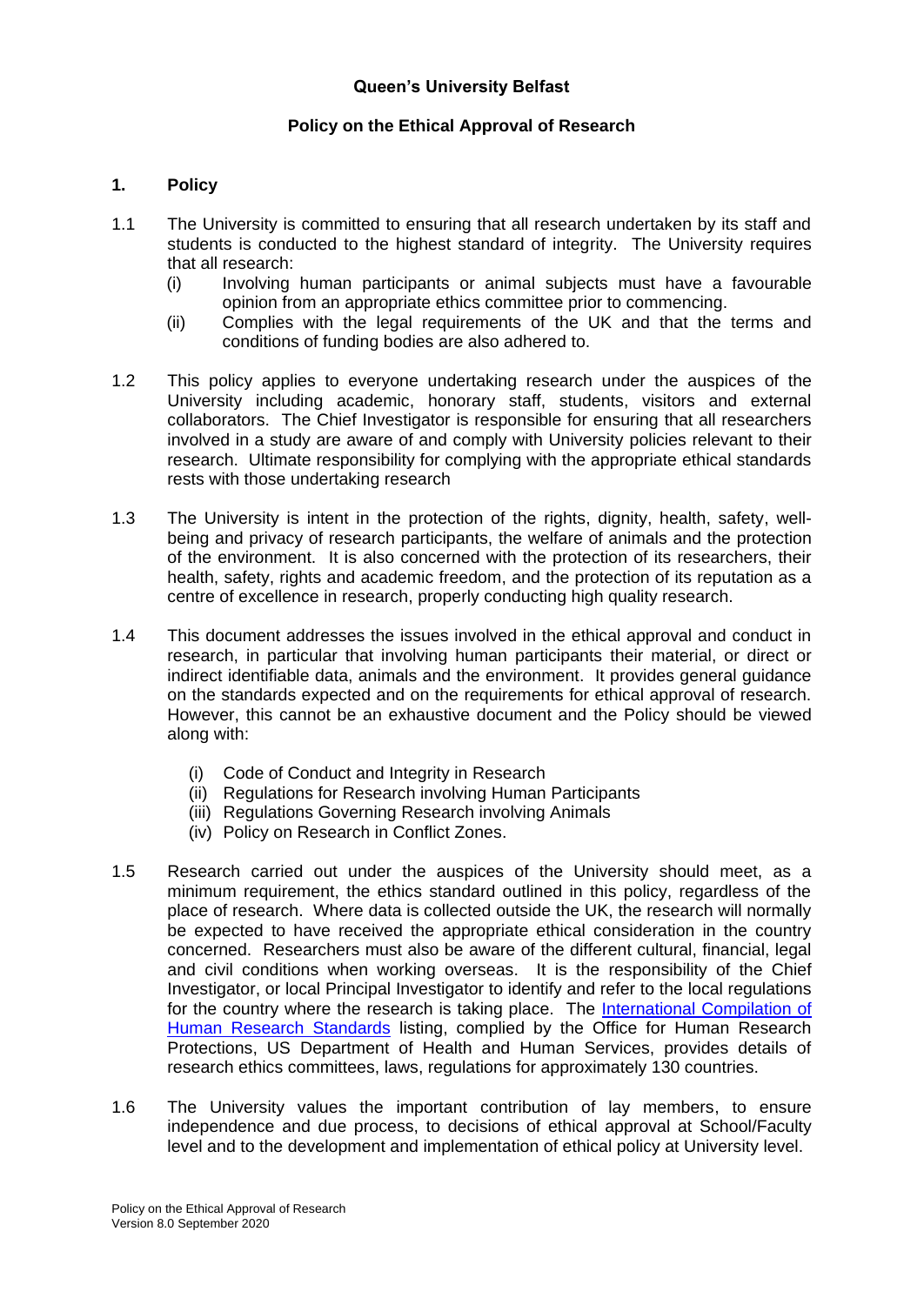- 1.7 The University undertakes to conduct monitoring of approved research studies to ensure compliance with the study as approved, and/or to ensure revised authorisation for developing studies.
- 1.8 It is essential that existing sources of research within the same area are carefully considered and acknowledged prior to any further research being undertaken.
- 1.9 Researchers must give consideration to potential conflicts of interest that may arise given the source of funding and the nature of the research project. This should be declared on any application submitted to a Research Ethics Committee.
- 1.10 The University considers that any activity considered to be as part of a pilot/feasibility study to inform a larger research project to be research and therefore must have an ethical review in proportion to the level of risk contained within the study.
- 1.11 The University will consider deliberate breaches of ethical standards seriously, and such breaches may be referred for consideration under the University's Regulations on the Allegation and Investigation of Misconduct in Research.
- 1.12 Public Involvement in research is encouraged. Often referred to as PPI, this may include the involvement of patients, potential patients, carers, service users and/or people from organisations representing service users. PPI is about an active partnership with the research team. Researchers involving PPI in the development of a research study do not need to seek ethical review until the research plan/protocol has been developed.

### **2. Research involving human participants, identifiable data (either direct or indirect), their material, and/or sensitive subject areas.**

- 2.1 The University expects that all human participant research is undertaken with respect for all persons or groups involved, either directly or indirectly. Further, these persons and/or groups should not suffer either undue advantage or disadvantage in respect of age, sex, race, ethnicity, religion, political beliefs, lifestyle or any other significant social or cultural differences.
- 2.2 Harm or burden to those involved in or affected by research must be minimized. Participants must be warned in advance about any potential risks of harm.
- 2.3 The most important principle, in human participant research, is that of free and informed consent. Whilst the form of consent may vary according to the circumstances, informed consent generally requires the participant to have:
	- 2.3.1 Capacity to consent;
	- 2.3.2 Have been provided with all information regarding the research that may affect their willingness to participate. This must be provided (normally as a participant information sheet) in a language/format that is clear and easy to understand;
	- 2.3.3 Have been made aware that participation is voluntary and that they may withdraw at any time. This includes the right, in the light of experience of the investigation or as a result of debriefing, to withdraw retrospectively any consent previously given and to require that their own data, including recordings or material, be destroyed. However, the right to withdraw consent retrospectively has limitations - for example, it cannot be fully given after a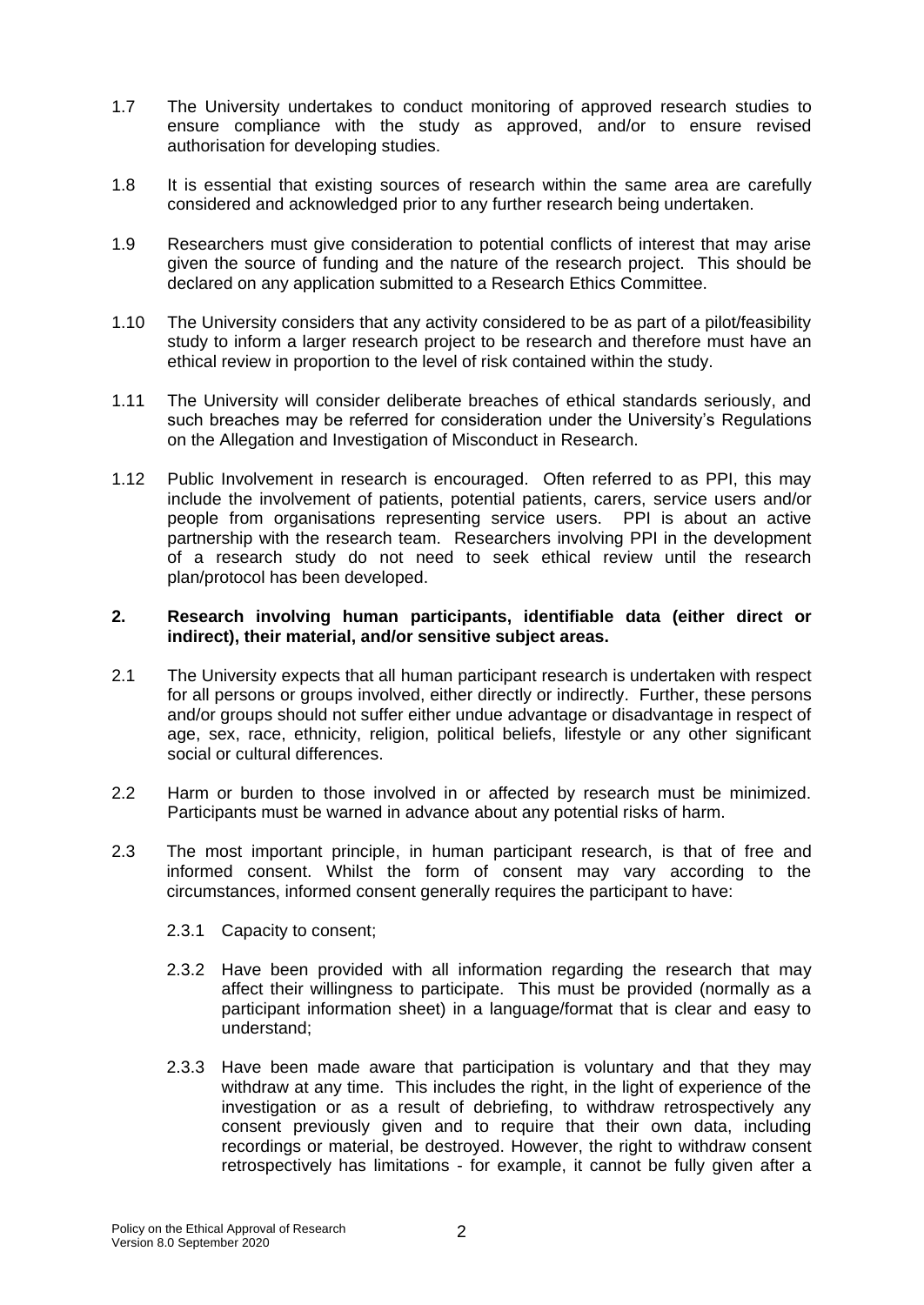report has been published. Also, in some circumstances the right of the participant to withdraw consent may be outweighed by the public or scientific interest of the relevant information. It should be made clear to participants at what point, if any, they are no longer able retrospectively to withdraw their participation;

- 2.3.4 Have understood that not participating or withdrawing will have no effect on their subsequent treatment or standing;
- 2.3.5 Have been asked to participate without undue pressure or inducement. It is important to recognise the extent to which research participants may be inconvenienced, and that they should be appropriately rewarded for this, e.g. payment of travel expenses. However, payment of participants should not be used to induce them to risk harm beyond that which they risk without payment in their normal lifestyle;
- 2.3.6 Have understood they may ask questions and receive answers regarding their participation.
- 2.3.7 There may be cases where deception or withholding of certain information is necessary, until after data has been collected. An example might be where a hypothesis is being tested, that participants will react in a particular way to being given certain information. If the participants were informed of the hypothesis before the experiment this may influence their responses and hence the validity of the study.
- 2.3.8 Alternatives to the use of deception should be considered and demonstrated to be ineffective. The use of deception to induce severe physical pain or emotional distress is not justified. Researchers should inform participants regarding their deception as soon as possible after their participation in the study, and usually not later than at the conclusion of the data collection. Participants should, in most circumstances, be given the opportunity to withdraw their data.
- 2.3.9 Researchers should be cognizant of the difference between consent as part of an ethical process when conducting a study and consent to hold and process data with respect to the General Data Protection Legislation. Where possible, participants should be advised that, as a publicly-funded organization, it is most likely that the research is being conducted in the public interest and it is on this basis that personal data is collected and processed.
- 2.3.10 Researchers must consider and obtain enduring consent for the sharing, archiving and re-use of data once it has been fully anonymized.

#### 2.4 Research involving children, vulnerable adults or dependent persons

- 2.4.1 In circumstances where the participant lacks the capacity to provide consent, the research team should carefully consider the justification and merits of involving the particular research group.
- 2.4.2 For individuals who lack capacity to consent the legislation governing the jurisdiction where the research shall be conducted must be adhered to. The requirements detailed in the Regulations for Research Involving Human Participants must be adhered to.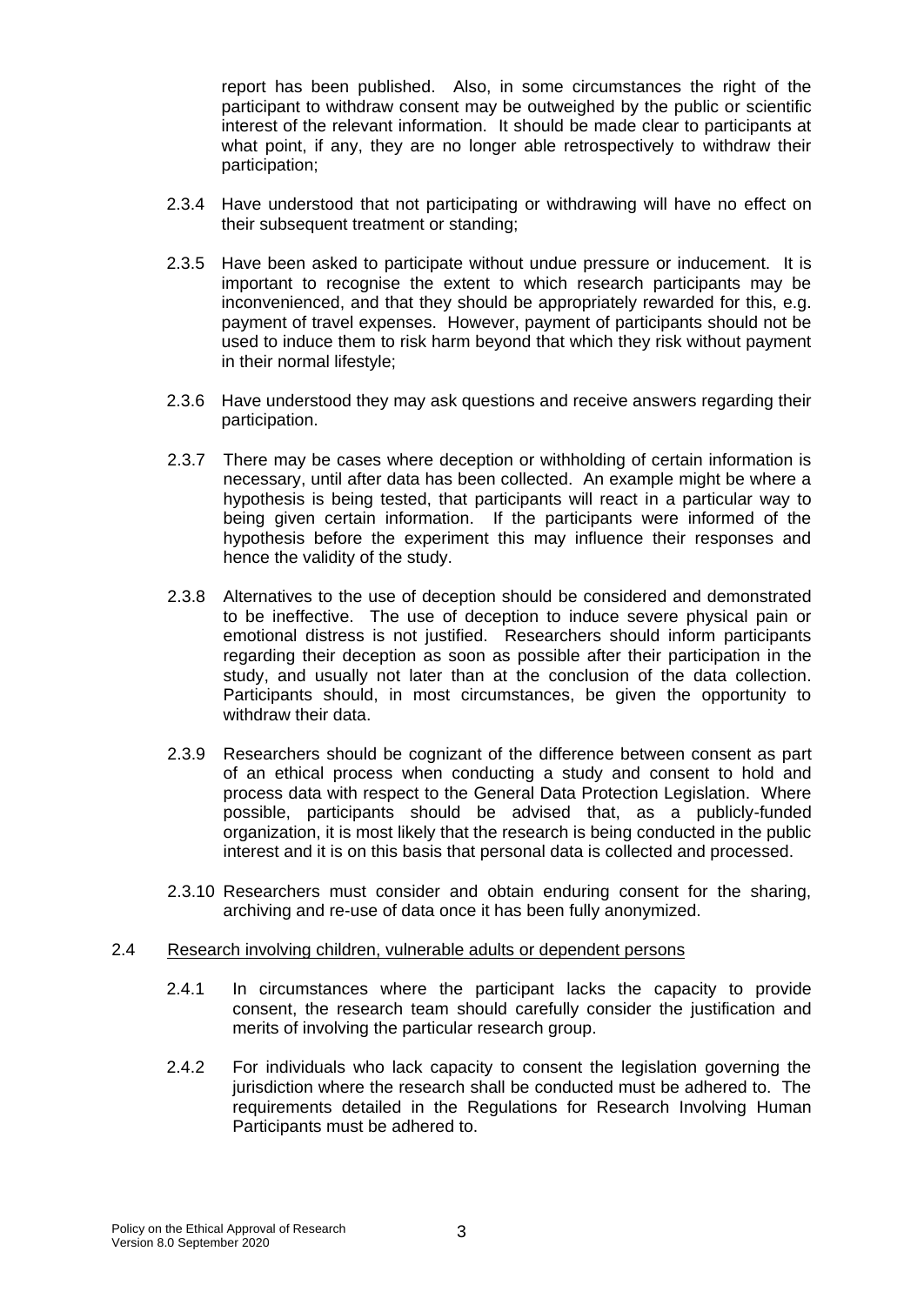- 2.4.3 Where participants are children, vulnerable adults or dependent persons, the researchers should:
	- (i) Explain the research and the participants' role and requirements;
	- (ii) Seek the participants' agreement;
	- (iii) Ensure the person's best interests are served;
- 2.4.4 Any research involving children should comply with Articles 3 and 12 of the United Nations Convention on the Rights of the Child. Article 3 requires that in all actions concerning children, the best interests of the child must be the primary consideration. Article 12 requires that children who are capable of forming their own views should be granted the right to express their views freely in all matters affecting them, commensurate with their age and maturity.
- 2.4.5 Where a child is deemed Gillick<sup>1</sup> competent, they should be facilitated to give full informed consent.
- 2.4.6 Any member of staff or student intending to undertake research with children must comply with relevant legislation, as cited in the University's Safeguarding Children and Vulnerable Adults Policy. The Head of School remains the person responsible for checking and complying with such legal requirements. However, the researcher (or supervisor in the case of students) must ensure that they have considered the legislation.
- 2.4.7 A vulnerable adult may be someone who is incapacitated, or a dependent person. Particular care should be exercised when conducting research involving vulnerable groups or dependent persons, to ensure that they have not been subjected to undue influence to participate. Their decision to participate may be influenced by their reliance on those who may be requesting or offering their participation in research. Such persons include: students; those deprived of their liberty; recipients of health care dependent on their health care provider for continued care; those in military service; health care workers or other employees (particularly those in junior positions).
- 2.4.8 Whilst all human beings enrolled in research may be said to be vulnerable to harm, as research, by definition, involves a level of uncertainty, some individuals may be more vulnerable than others to the risk of being treated unethically in research. Potential research participants can be classified as vulnerable due to cognitive, situational, institutional, deferential, medical, economic, and social factors. A fuller definition of vulnerable groups is given in the Glossary (see page 12)*.*

#### 2.5 Privacy

1

- 2.5.1 The privacy of individuals must be considered despite the means or forum used to undertake the research. In particular, researchers must be cognisant of on-line platforms used for research purposes.
- 2.5.2 The privacy of individuals who have agreed to participate in research must be respected. Even though they may have agreed to participate, they should not be expected to divulge information on every aspect of their lives, particularly on areas considered sensitive and personal to them.

 $1$  A young person under 16 may have the capacity to consent – or refuse consent – depending on their maturity and ability to understand what is involved. Young persons deemed Gillick competent can make decisions regarding their treatment and can give consent to treatment, even though their parents are not in agreement.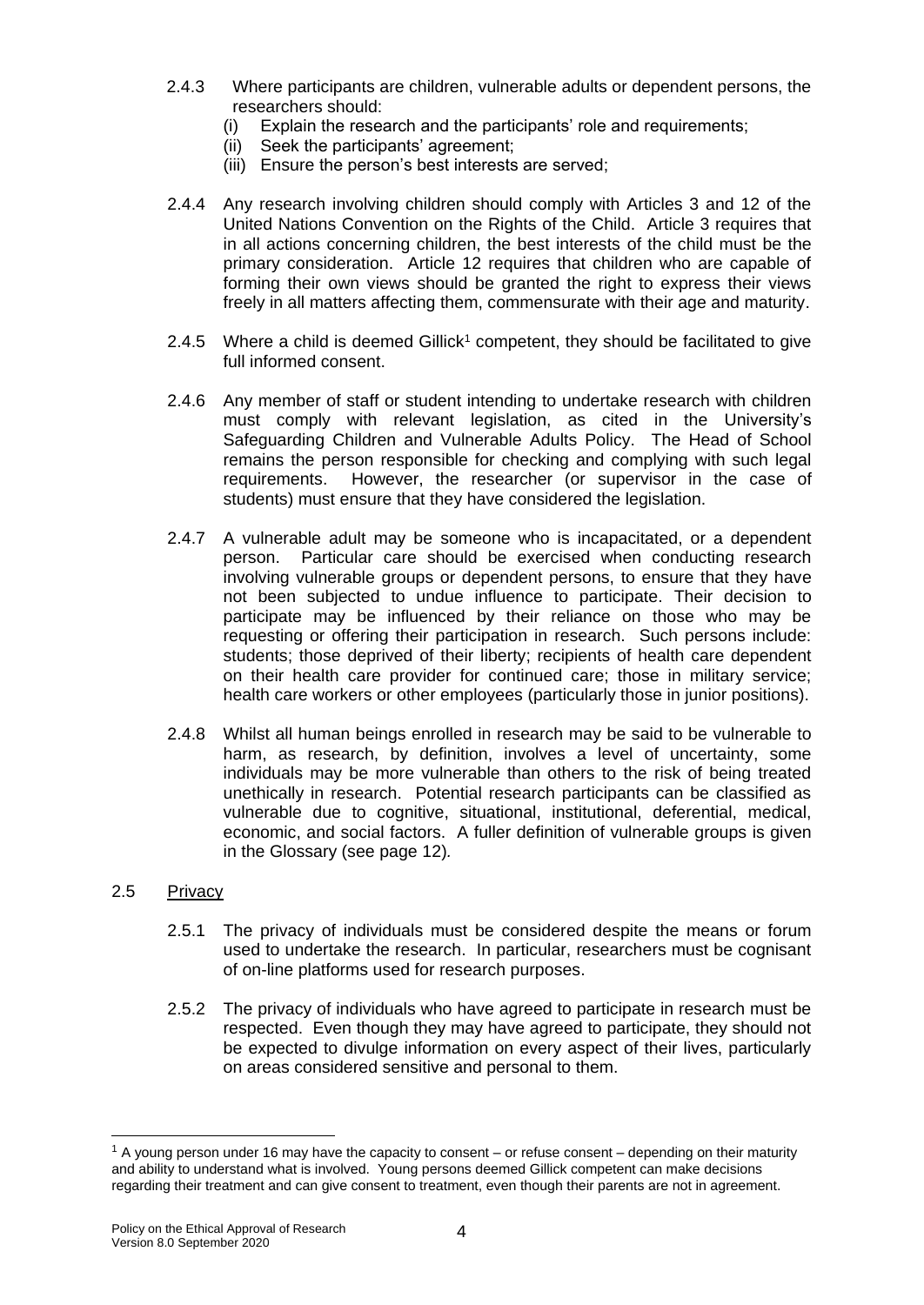- 2.5.3 It should be made clear to participants that they are free to decide what information they wish to share with the researcher and that they are under no pressure or obligation to discuss matters that they do not wish to.
- 2.5.4 In cases where a researcher has already developed a relationship with an individual or group of people before inviting them to participate in a research study, they have a special responsibility to protect the privacy of those concerned. More specifically, they should obtain their explicit consent if they wish to use information that the individuals may have shared with them prior to their participation in the study.
- 2.5.4 Observational studies are sometimes conducted in naturalistic settings in which the 'participants' are unaware that an investigation is taking place. Unobtrusive observation raises significant ethical questions regarding informed consent and invasion of privacy. Before conducting unobtrusive observational studies it is essential to undertake an assessment of the extent to which human dignity may be jeopardized, and that threat must be weighed against the value of the study. Such research is only acceptable in situations where those being observed would expect to be observed by strangers. Particular account must also be taken of local cultural values and of the possibility of intruding upon the privacy of individuals who, even while in a normally public space, may believe they are unobserved.

## 2.6 Confidentiality, Anonymity and Data processing/storage

- 2.6.1 The University's policy is that data relating to research should be stored for a minimum period of five years following the completion of the study. However, legislation and funders' terms and conditions take precedence. Researchers must ensure all research data is processed and stored in a secure manner and in accordance with obligations outlined in Data Protection legislation. Relevant University policies and procedures should be referred to and/or help sought from the Information Compliance Unit [Info.Compliance@qub.ac.uk](mailto:Info.Compliance@qub.ac.uk).
- 2.6.2 Confidentiality of personal data relating to research participants, including data associated with tissue and biological samples, is essential and it is of paramount concern that this is protected. All personal information must therefore be encoded or made anonymous, as far as possible, and as early as possible after collection; ciphers should be held separately.
- 2.6.3 Even with anonymised data, care must be taken to ensure that any variables or combination of variables, particularly group or location identifiers (such as postcodes), cannot lead to the identification of individuals (or small groups of individuals).
- 2.6.4 When seeking consent from potential participants, researchers should inform them of measures taken to ensure their confidentiality and to protect their anonymity. They should also make clear any potential limits associated with these measures*.* In particular:
	- (i) In research involving children, should the researcher have any concerns regarding the safety or well-being of a child participant, they have a duty under the Children Order (NI) 1995 to report their concerns to a relevant authority;
	- (ii) Where there is sufficient evidence for the researcher to have serious concerns about the safety of a participant (adult or child) or about others who may be at significant risk because of the behaviour of that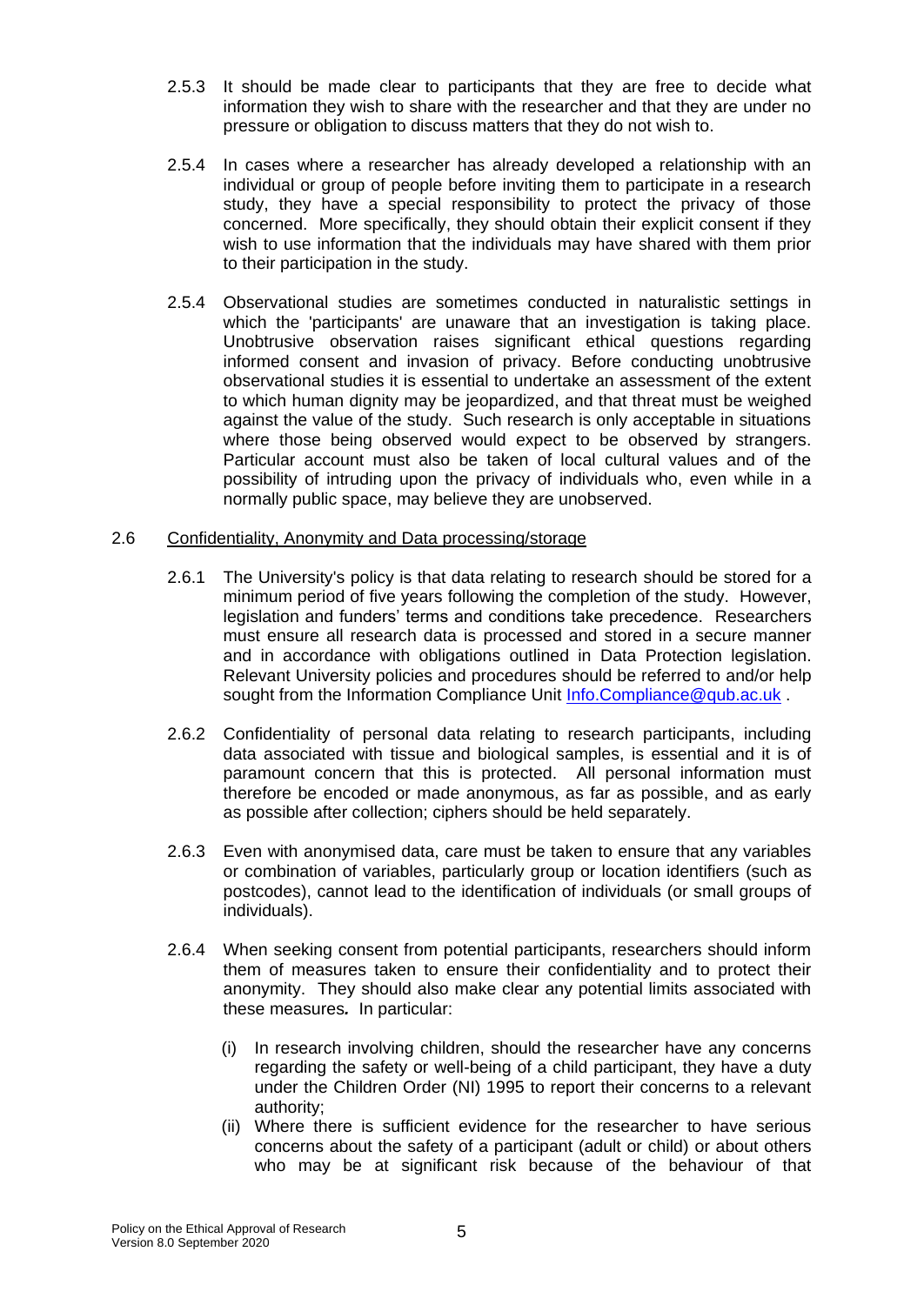participant, then they have a moral obligation to inform an appropriate third party;

(iii) Information provided in confidence to a researcher does not enjoy legal privilege, and may be liable to legal subpoena in court, under section 5 of the Criminal Law Act (NI) 1967. The possibility of such disclosure should be explained to the participants.

## 2.7 Big Data

- 2.7.1 New Forms of data is becoming available through a variety of sources, such as internet usage, tracking data from the movements of people or objects, image data such as satellite images, commercial transactions and from government sources. The introduction of Big Data has created opportunities for data collection and secondary analysis which in turn raises ethical issues, in particular, when different datasets are matched and overlaid.
- 2.7.2 Data, provided in an anonymized format to the researcher, can be used in research without the additional need for an ethical review. In particular, data from the Honest Broker Service which has robust governance structures is exempt from requiring an ethical review.
- 2.7.3 It is the researcher's responsibility to determine whether there is any risk in the identification of persons from a research dataset when used in conjunction with other datasets. Where this may occur an appropriate ethical review is required.
- 2.7.4 The researcher is also responsible for ensuring the necessary documentation to transfer/access data being used for research purposes. Further guidance can be obtained from the Information Compliance Unit.

## 2.8 Research using Social Media

- 2.8.1 Researchers must consider carefully their use of on-line platforms for research purposes. In particular, they must be aware of the difference between public and private communications, their own visibility on the platform, how long the content is available for and what's its purpose is about and the sensitivity of the topic/content.
- 2.8.3 Researchers should consider what the expectation are of those who use the on-line platform and who their intended audience is.
- 2.8.4 Further information regarding ethics for digital media research can be found at the [UK Research Integrity Office.](https://ukrio.org/wp-content/uploads/UKRIO-Guidance-Note-Internet-Mediated-Research-v1.0.pdf)

## 2.9 Safety and well-being of participants

- 2.9.1 Every effort must be taken to ensure the physical, social and psychological safety and well-being of all participants in research. This duty extends to those involved as research participants, those undertaking the research, those in close proximity to the research (e.g. other laboratory users) and, where appropriate, to the broader society (e.g. in the development of new technologies).
- 2.9.2 Research should be risk assessed during the development of the protocol and documentation completed in accordance with local requirements.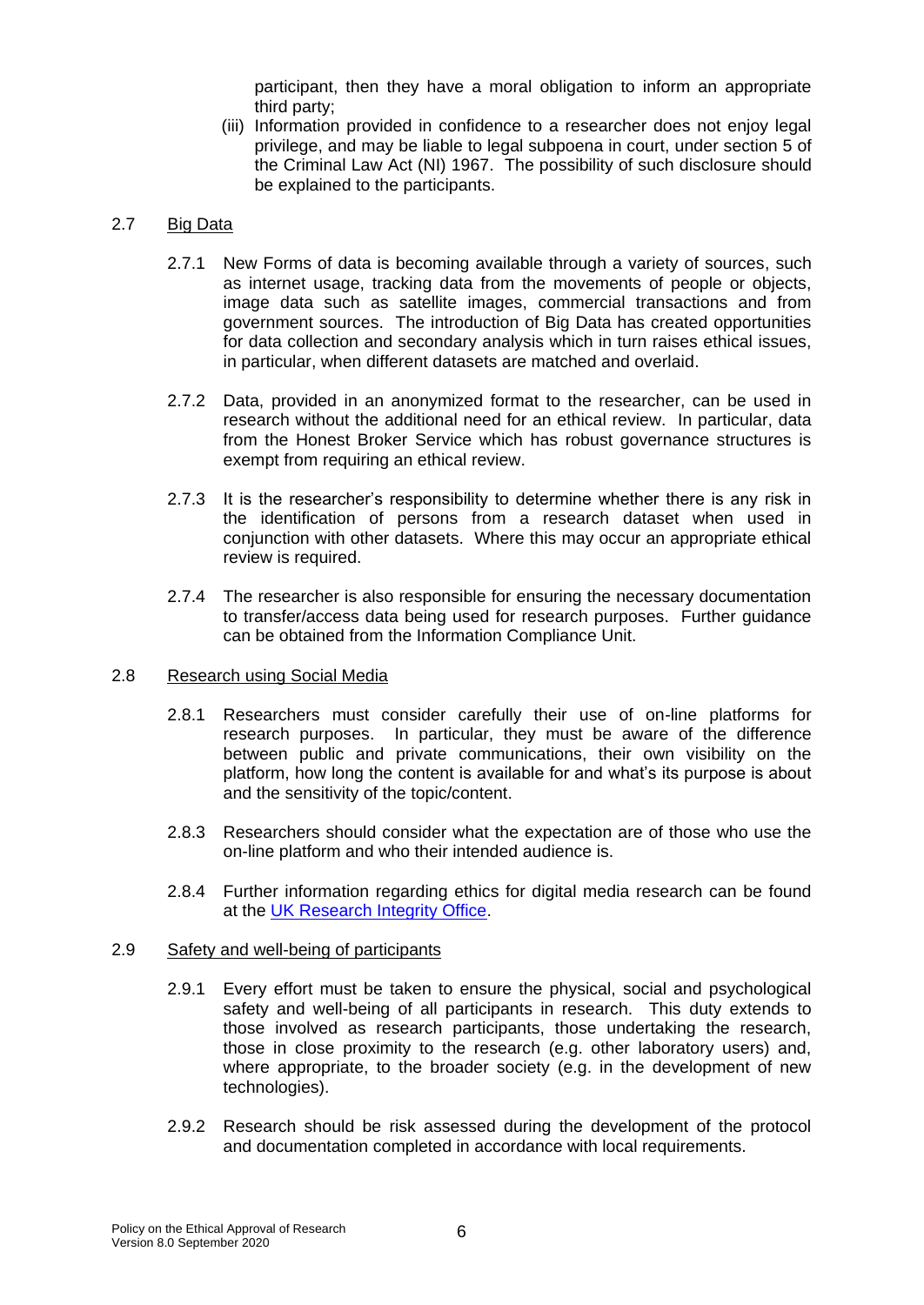2.9.3 It is the responsibility of the Chief Investigator or Principal Queen's Investigator to ensure that all research projects involving human participants, are recorded on the University's Insurance Database.

### 2.10 Research to be referred to Health Research Authority (HRA) Research Ethics **Committees**

- 2.10.1 School/Faculty Research Ethics Committees (RECs) are not empowered to give permission to researchers to conduct research that is governed by the Governance Arrangements for Research Ethics Committees (2018) and the UK Policy Framework for Health and Social Care Research (2018).
- 2.10.2 Irrespective of whether the research involves the health and social care services for which the UK Health Departments are responsible for, the law requires review by a REC for research proposals involving the following:
	- (i) People who lack (or lose) the capacity to give informed consent to take part (or keep taking part) in the research;
	- (ii) Processing of confidential patient information without consent where this would otherwise breach confidentiality;
	- (iii) Material consisting of or including human cells, which has been taken from the living or the deceased (see paragraph 2.11 for details)
	- (iv) In Northern Ireland and Wales, residents or patients (or information about them) in private or voluntary sector nursing homes, care homes, independent hospitals or clinics (e.g. hospices with overnight beds) or, in Northern Ireland, in dental practices, general practices or the fire authority*.*
	- (v) Exposure to ionising radiation as part of medical, biomedical, diagnostic or therapeutic research;
	- (vi) Medical devices that are not CE-marked (i.e. not compliant with European Directives) or CE-marked medical devices that have been modified or are being used for a new purpose;
	- (vii) Investigational medicinal products
	- (viii)Protected information from the Human Fertilisation and Embroyology Authority register
- 2.10.3 In addition, the Governance Arrangements for Research Ethics Committees also require the following to be reviewed by a Recognised REC:
	- $(ix)$  Potential research participants<sup>2</sup> identified in the context of, or in connection with, their past or present use of Health and Social Care (HSC) in Northern Ireland, or NHS and Adult Social Care (England and Scotland) or NHS and Social Care (Wales). This includes services provided under contract with the private and voluntary sectors, including participants recruited through these services as healthy controls.
	- (x) Potential research participants because of their status as relatives or carers of patients and users of the NHS/HSC, as defined above;
	- (xi) Use of previously collected tissue (i.e. any material consisting of or including human cells) or information from which individual past or present users of these services are likely to be identified by the researchers either directly from that tissue or information, or from its combination with other tissue or information in, or likely to come into, their possession.
	- (xii) Xenotransplantation (i.e. putting living cells, tissue or organs from animals into people);

1

<sup>&</sup>lt;sup>2</sup> Including those who have died within the last 100 years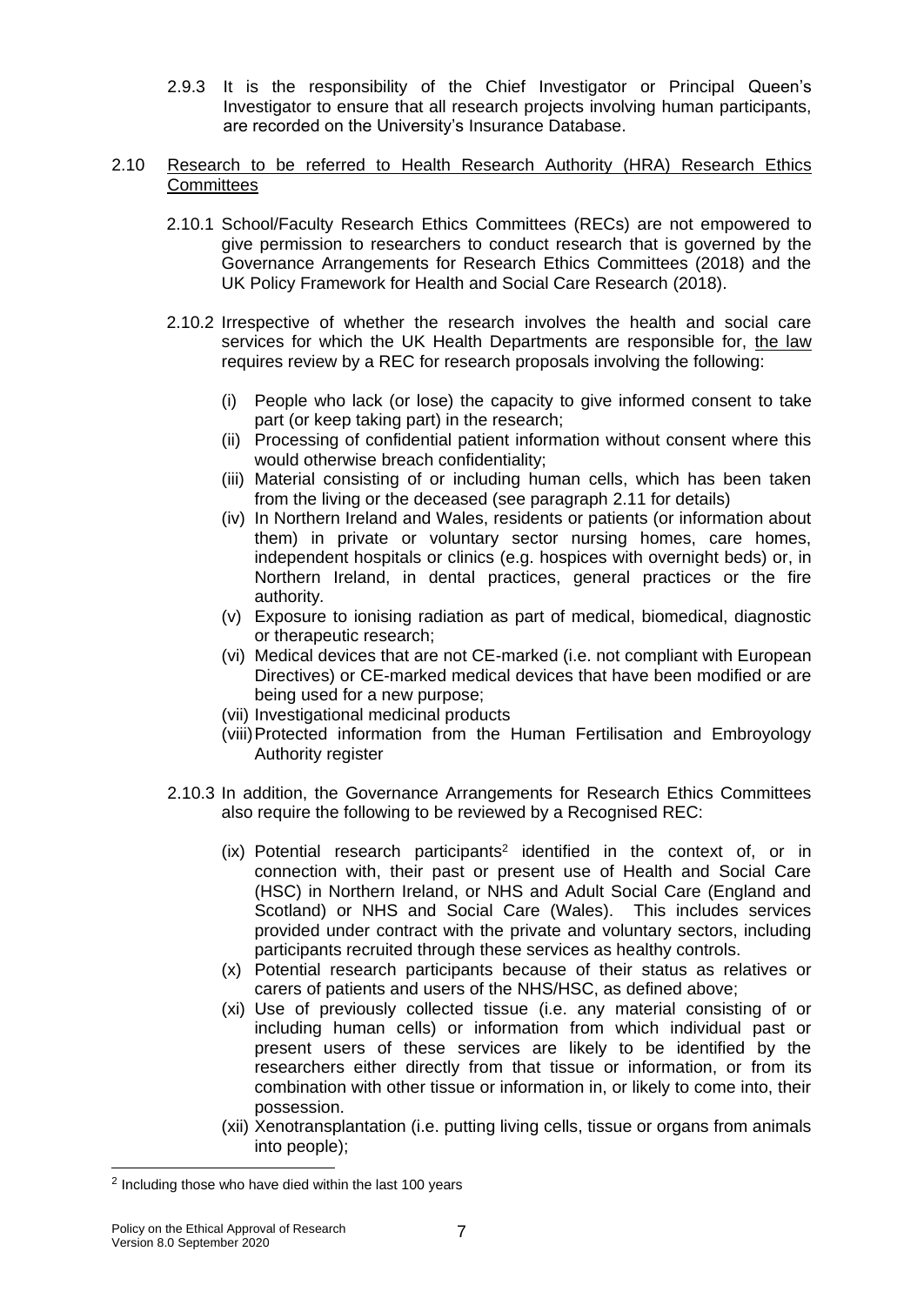- (xiii)Health-related research involving prisoners, for which Her Majesty's Prison and Probation Service, Scottish Prison Service and Northern Ireland Prison Service require review by a REC as well as compliance with their own procedures.
- (xiv)Social care research projects funded by the Department of Health and Social Care (England) involving adult social care service users as participants, which must always be reviewed by a REC within the Research Ethics Service for England.
- (xv) Research involving analysis of human DNA extracted from acellular material.

NB, some exceptions do apply and these are outlined in Appendix 2. Where there is doubt clarification should be sought from the Research Governance, Ethics and Integrity Team [researchgovernance@qub.ac.uk.](mailto:researchgovernance@qub.ac.uk)

- 2.10.4 All such projects must be submitted to a Health Research Authority (HRA) Research Ethics Committee (REC). Within Northern Ireland this is the Office of Research Ethics Committees Northern Ireland (ORECNI). This requirement applies all research that falls within the categories defined earlier.
- 2.10.5 Ethical approvals given by a HRA REC are recognised by the University and, where such approval has been obtained for a study, approval by a University REC is not required.
- 2.10.6 It is the responsibility of the Chief Investigator (or supervisor of a student project) to obtain ethical approval from an HRA REC and, in cases of uncertainty, to clarify if this is required.
- 2.10.7 Where the University is expected to the sponsor, in governance terms, all applications to the HRA REC must be reviewed by the Research Governance Office prior to submission to the REC. Equally any subsequently amendments must also be approved through the Research Governance Office.

### 2.11 Clinical Trials and Clinical Investigations of Medical Devices

- 2.11.1 As identified in 2.8.2 above, any clinical trial of an investigational medicinal product (CTIMPS) as defined under the Medicines for Human Use (Clinical Trials) Regulations 2004 (and subsequent amendments) or a clinical investigation of a medical device, as defined under the Medical Devices Regulations 2002 these research studies must be approved by a recognised HRA REC whether or not NHS/HSC patients or clients are involved.
- 2.11.2 Where there is uncertainty as to whether a study is defined as a clinical trial or involves the clinical investigation of a medical device (which may include software applications) it is the responsibility of the Chief Investigator to clarify this with the Medicines and Health-care products Regulatory Agency (MHRA).

#### 2.12 Research involving human material, including post-mortem material

2.12.1 The Human Tissue Act 2004 regulates removal, storage and use of human tissue – defined as *relevant material* that has come from a human body and consists of, or includes, human cells.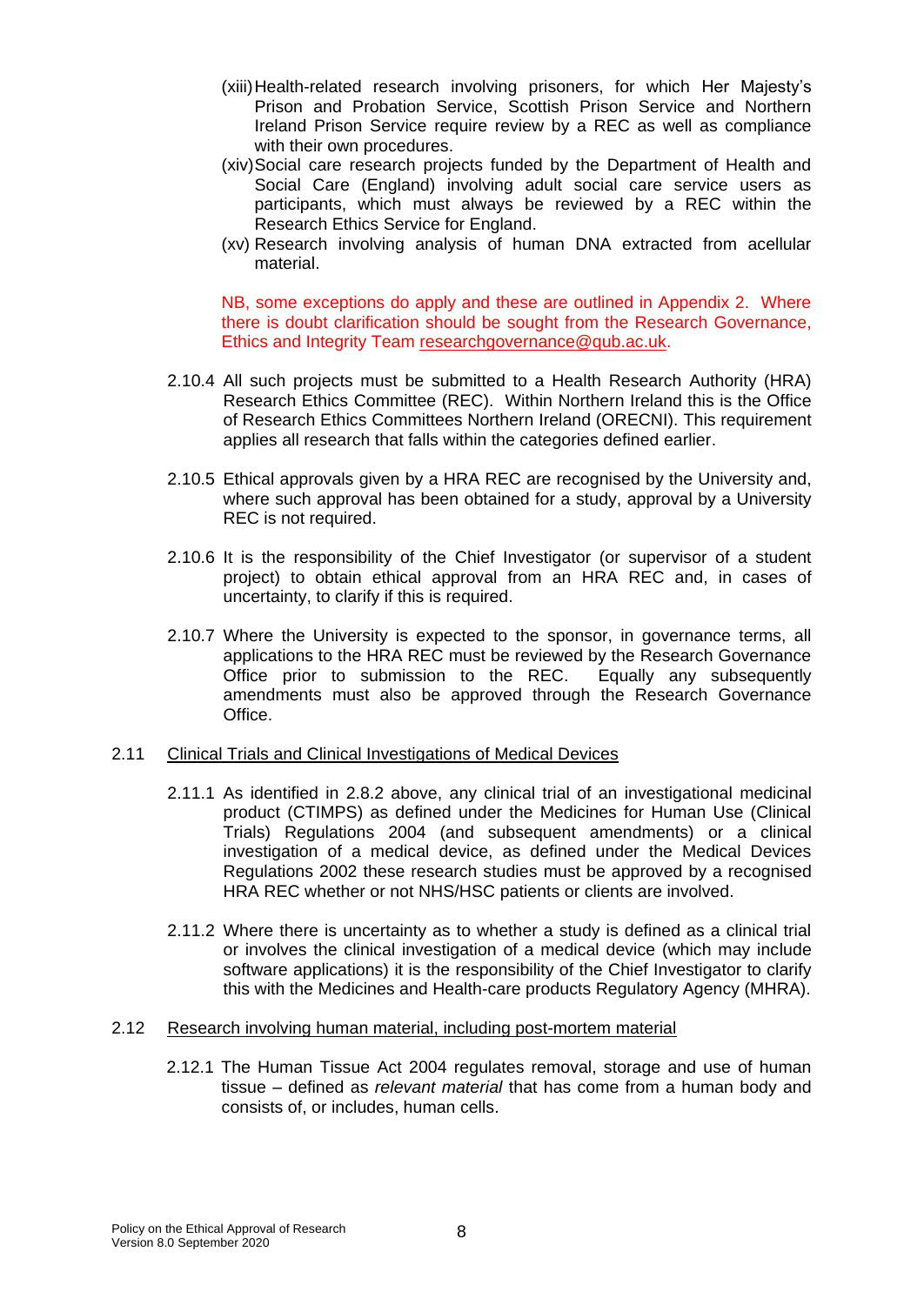- 2.12.2 Ethical approval for research involving the use of the following may be sought from a Faculty/School REC providing there is no legal requirement for review by a statutory Research Ethics Committee:
	- (i) Relevant material obtained prior to the 01 September 2006;
	- (ii) Imported relevant material;
	- (iii) Relevant material with enduring and generic consent.
- 2.12.3 When there is a legal requirement studies must receive an ethical review from an NHS/HSC REC.
- 2.12.4 REC approval is required for primary tissue cultures involving the culture of cells from human tissue samples
- 2.12.5 Researchers analysing DNA must ensure that the analysis of DNA material in the living, where the research is not within the terms of consent for research from the person whose body manufactured the DNA, NHS/HSC REC review should be sought. The researcher must not be in the possession of, or likely to come into the possession of, information from which the person whose body manufactured the DNA can be identified.
- 2.12.6 REC approval is not required for research involving commercially available human cell lines. The researcher is responsible for ensuring appropriate ethical approval was obtained for the creation of the cell lines.
- 2.12.7 Any proposed research involving human embryonic stem cell lines must be discussed with the Research Governance Team (researchgovernance@qub.ac.uk).

### **3. Research involving animals**

3.1 All research involving animals must be conducted in compliance with the University's Regulations Governing Research Involving Animals. For those studies identified under the Animal (Scientific Procedures) Act 1986 and subsequent amendments, this must be the Animal Welfare Ethical Review Body (AWERB). For all other studies this would be the appropriate Faculty REC.

### **4. Research that may risk damage to the environment or have potentially serious health and safety implications.**

- 4.1 The University requires that researchers must ensure that the natural landscape, resources, species and non-human organisms are respected and that any negative impact on the natural environment should be minimised.
- 4.2 Should the research present a risk of short term environmental harm, this must be justified as to why this is needed to achieve the research goals.
- 4.3 Researchers must observe the legal requirements or obligations of care for the protection of the environment, in particular, when research involves genetically modified organisms (GMOs), radioactive waste and other chemicals. The relevant legislation can be found at [http://www.netregs.org.uk/legislation/northern-ireland](http://www.netregs.org.uk/legislation/northern-ireland-environmental-legislation/)[environmental-legislation/.](http://www.netregs.org.uk/legislation/northern-ireland-environmental-legislation/)
- 4.4 A risk assessment should be performed, in accordance with local processes, so that, as far as possible, potential risks to the Researcher are identified and steps taken to mitigate these. Where researchers intend to undertake research in countries that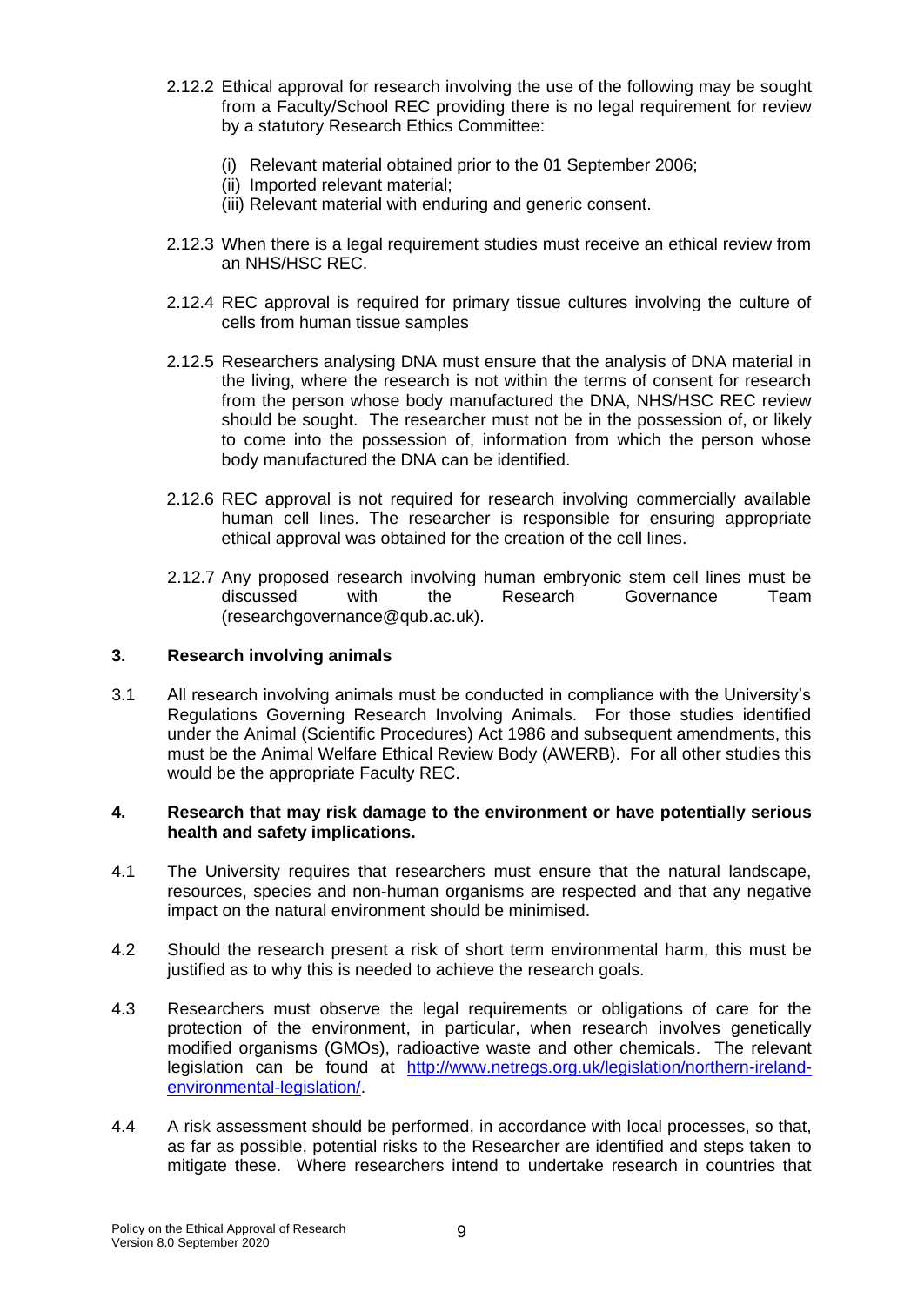could potentially be unstable, and/or actively undergoing conflict and strife, the University's Policy on Research [in Conflict Zones](http://www.qub.ac.uk/Research/Governance-ethics-and-integrity/FileStore/Filetoupload,848325,en.pdf) must be adhered to.

## **5. Committee Structures**

5.1 The University's central policy making committee is the University Research Governance, Ethics and Integrity Committee (RGEIC) (Appendix 1). RGEIC receives reports from the Animal Welfare Ethics Review Body (AWERB) (Appendix 2) and Faculty/School RECs. The Terms of Reference for relevant Committees, are outlined in the appendices.

### 5.2 Responsibilities of Faculty/School Research Ethics Committee

- 5.2.1 Faculty/School RECs support researchers in their compliance with the ESRC Framework for Research Ethics. To do so, Faculty/School RECs must maintain an appropriately structured committee that involves lay members of the University in its business.
- 5.2.2 Faculty/Schools RECS should continue to raise awareness of ethics and discuss emerging issues as need arises.
- 5.2.3 Members of Faculty/Schools RECs are expected to avail of training opportunities to ensure they are cognisant of current issues that may impact on research ethics. It is compulsory for Faculty/School REC members to be trained regarding the Mental Capacity Act 2006.
- 5.2.5 Faculty/Schools RECs report at least annually to the Research Governance, Ethics and Integrity Committee.
- 5.2.6 In the event that a Faculty/School REC considers an application relating to persons who lack capacity to consent, the REC must inform the Research Governance, Ethics and Integrity Committee immediately by emailing researchgovernance@qub.ac.uk.
- 5.2.7 Faculty RECs are expected to conduct their business in accordance with operating procedures, thus enabling and maintaining Institutional Review Board Registration.

#### 5.3 Decisions available to Faculty/School Research Ethics Committees

When formally considering proposed research protocols and ethics applications, Faculty/SRECs have four decisions available to them:

- (i) Approve and give a favourable ethical opinion;
- (ii) Seek clarification and request minor revisions;
- (iii) Seek clarification and request major revisions that are to be considered by the full committee;
- (iv) Not approve an application.
- 5.4 Basis of an appeal to the Research Governance, Ethics and Integrity Committee
	- 5.4.1 RGEIC will only consider an appeal when local processes have been exhausted.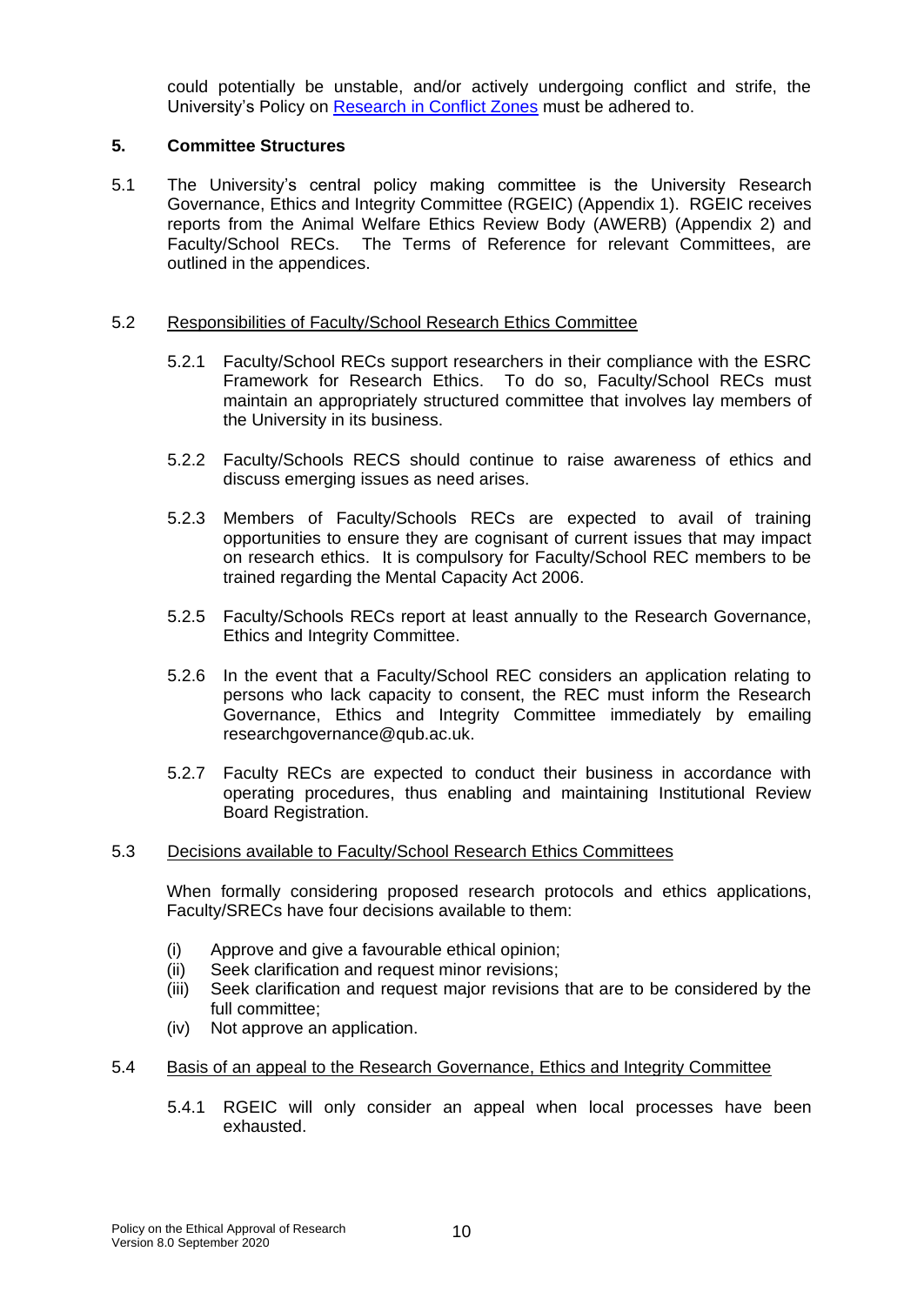- 5.4.2 It is important to note that an opinion given by any of the University's RECs on any particular research project does not necessarily imply an expert assessment of all possible ethical issues or of all possible dangers or risks involved. In particular, it does not detract in any way from the ultimate responsibility that researchers have for the conduct of their research.
- 5.4.3 In reaching an opinion, the University's RECs are dependent upon information supplied by the researcher. It is therefore expected that this information is properly researched, full, truthful and accurate. Failure to follow the University's guidance on ethical review may be viewed as research misconduct and as such be subject to disciplinary action.
- 5.4.4 An opinion reached by any of the University's Research Ethics Committees does not necessarily constitute a precedent. Each application will be judged on its merits and in the light of current circumstances. The decision of RGEIC does not imply that the Faculty/School REC opinion or opinion-making process was in anyway flawed.

# **6. Inter-School studies**

Studies involving more than one School within the University should normally be considered by a single committee. This should, in most cases, be the School/FacultyCommittee to which the Chief Investigator (CI) belongs. However, in some cases, it may be appropriate to submit it to the School/Faculty of a coinvestigator, if the particular expertise in that area is more appropriate to the study.

## **7. Research with other institutions**

- 7.1 Where University staff are engaged in joint studies with other universities or research institutions, they are obliged to ensure that all study activities meet the standards of ethical approval and conduct the research so that it is compatible with the policy set out in this document.
- 7.2 Given the variable arrangements for ethical scrutiny within universities, activities to be carried out within this University, in the context of an entire study, must be scrutinised by an appropriate REC within the University. However, if it can be demonstrated that the study has received robust ethical consideration by another university to a standard compatible with this policy, the University will recognise the approval granted in a similar way as for an HRA REC.
- 7.3 The University cannot give approval for projects to go ahead in other institutions. However, it is envisaged that a similar arrangement to that outlined in 7.2 above will occur. In such cases the University will expect policies and procedures at all levels to be open to scrutiny and will endeavour to facilitate any requests for information regarding these.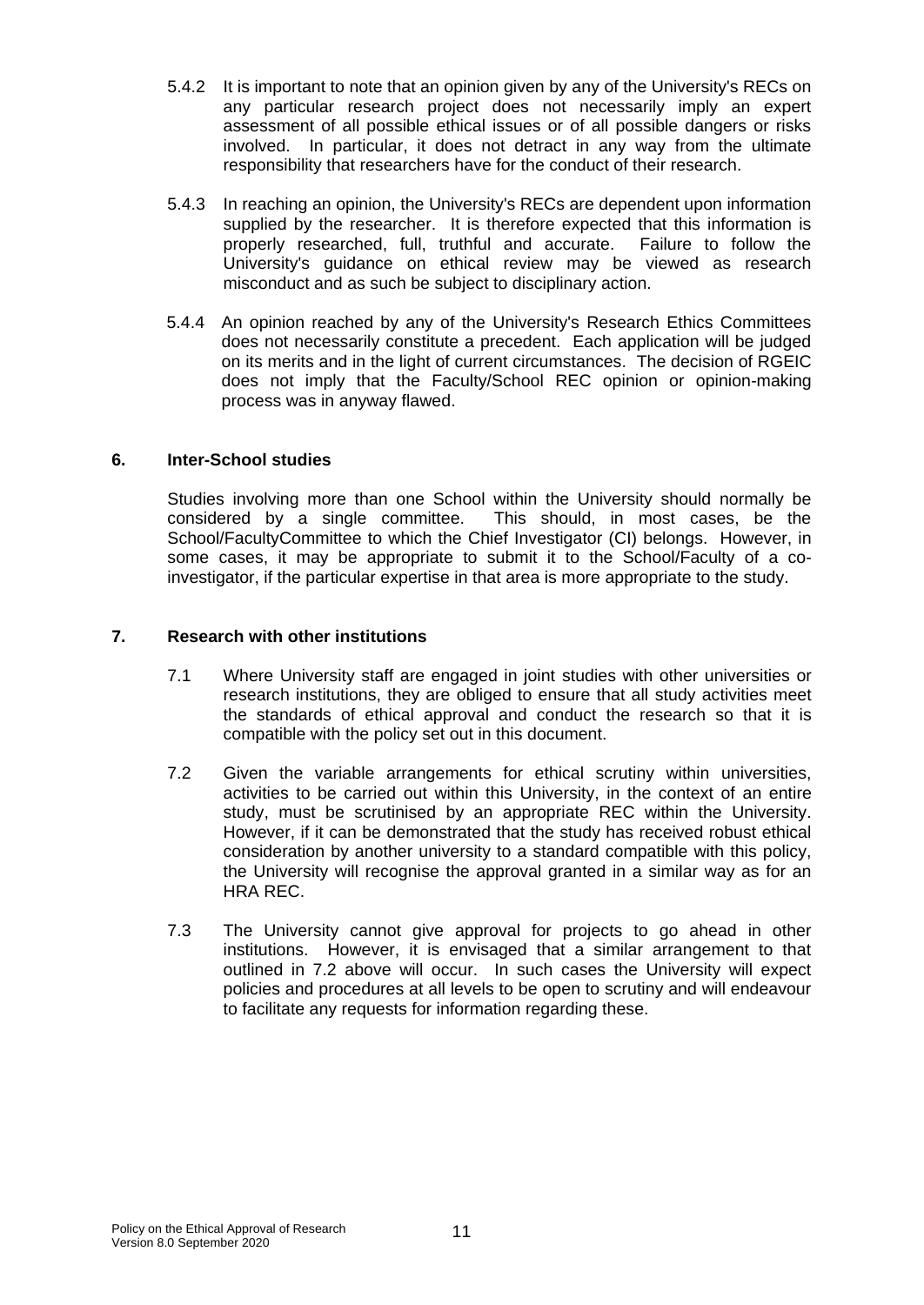# **GLOSSARY**

- Human data any information recorded relating to individual or groups of research participants. Including, but not limited to, personal information (including medical or service care records), completed questionnaires, recordings on video, tape or any other medium, digitized information (including scanned images), results of blood or other tissue analyses, posts on social media platforms
- Anonymised data Data that has been de-identified to the researcher using the data and the researcher has no intention to seek variables that will identify participants.
- Human material biological samples of human origin, including organs, parts of organs, tissue, blocks and slides, body fluids and genetic material.
- Human participant human beings, either living or recently dead (cadavers and human remains), who are involved in any way in research projects, including the contribution of data and material as defined above.
- Vulnerable Groups groups classed as vulnerable to unethical treatment in research, due to a range of factors. Membership of vulnerable groups can, and often is, overlapping, examples include:

capacity-related cognitive vulnerability: persons who may not have the capacity to come to an informed decision on whether to give consent or not, e.g. minors or those suffering from dementia;

situational vulnerability: persons who may have the capacity to make a decision, but who are deprived of their ability to exercise this capacity by the situation at hand, e.g. during an emergency or lack of fluency in the language being used to obtain consent;

institutional vulnerability: persons who again may have the full capacity to consent, but who are subject to the authority of persons or bodies who may have their own, possibly conflicting, interests in relation to the research. For example, persons in military or other uniformed services, prisoners or students. Such persons could also be said to be dependent.

deferential vulnerability: similar to institutional vulnerability, but characterized by informal rather than formal hierarchies. The hierarchy may be based on social frameworks or on subjective deference to the wishes (real or perceived) of a family member or other authority figure;

medical vulnerability: affects those suffering from ailments for which there is no satisfactory standard treatment. Such persons may be vulnerable to the offer of a "miracle cure";

economic vulnerability: affects those with the cognitive capacity to consent, but who might easily be induced to take part in research in order to obtain financial gain;

social vulnerability: arises from the position of certain groups in a given society. Such groups may have been stereotyped, historically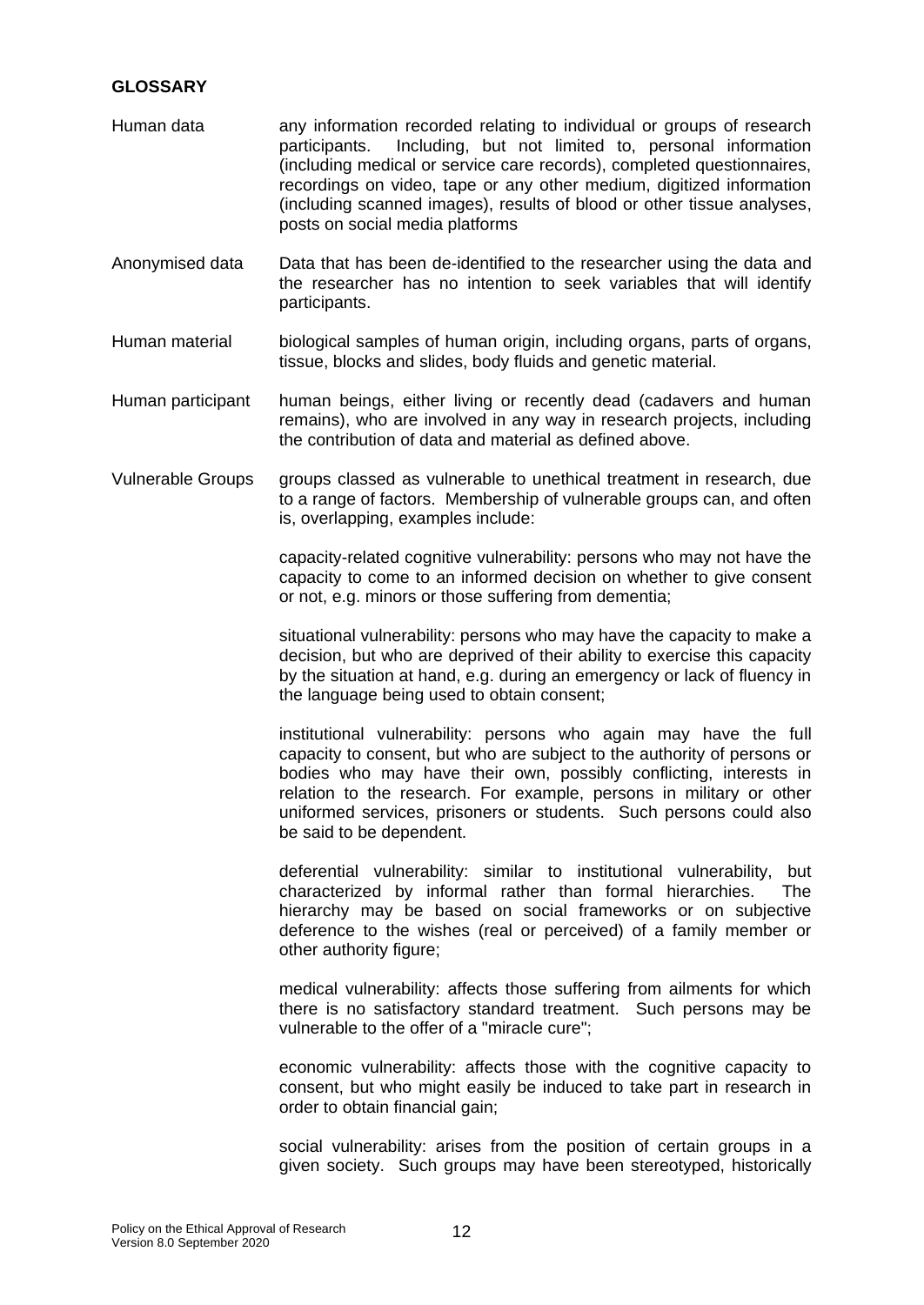discriminated, be recent arrivals in a community, may not speak the language fluently and may be economically disadvantaged.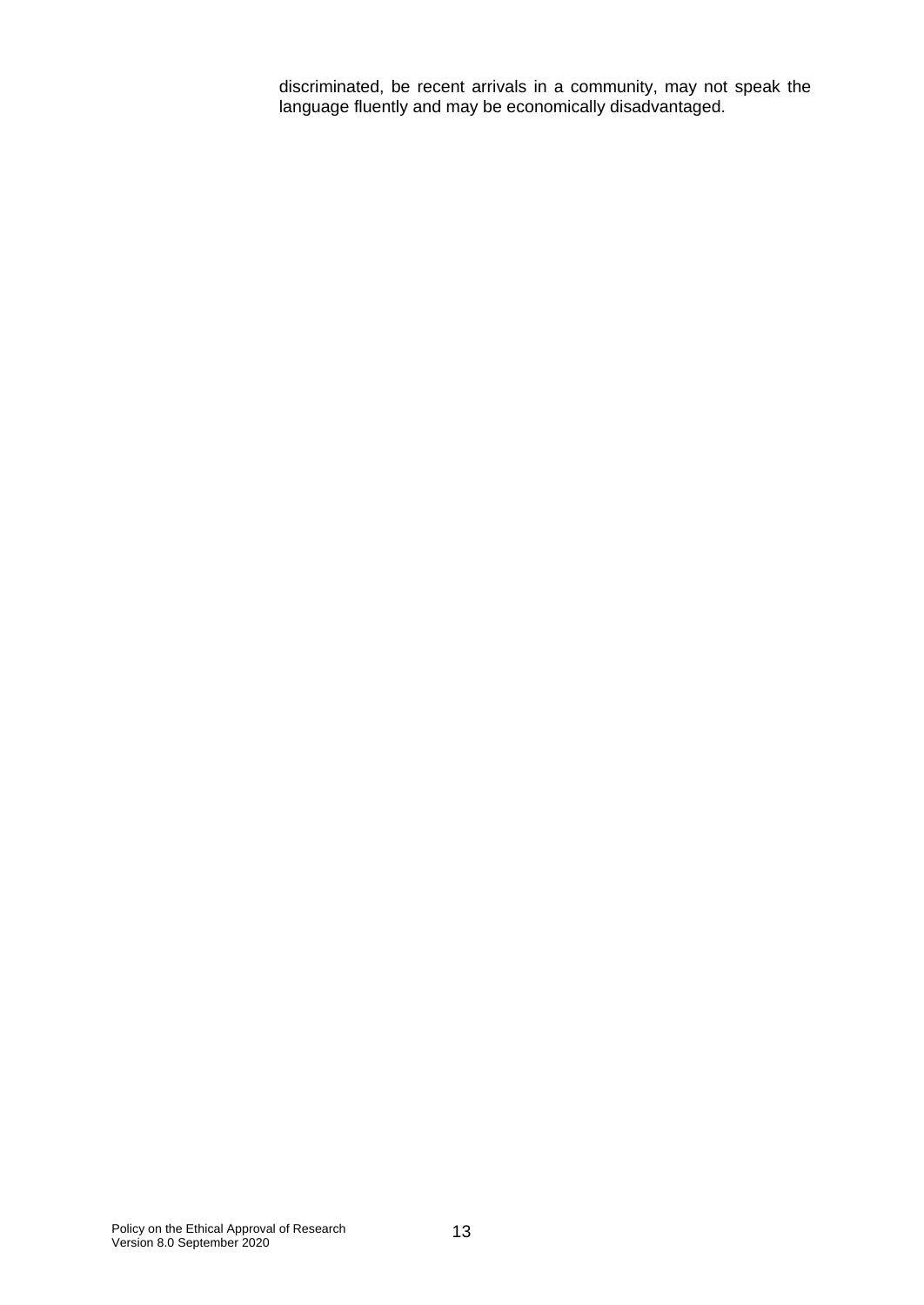Research Governance, Ethics and Integrity Committee – Terms of Reference

- 1. To develop, implement and update University policies on the good governance of research, the ethical conduct of research and ensuring integrity through the implementation of good research practices. These policies currently include:
	- (i) Code of Conduct and Integrity in Research
	- (ii) Regulations for Research Involving Human Participants
	- (iii) Policy on the Ethical Approval of Research
	- (iv) Regulations Governing Research Involving Animals
	- (v) Policy on Research in Conflict Zones
	- (vi) Regulations Governing the Allegation and Investigation of Misconduct in Research
	- (vii) Standard Operating Procedures to help researchers with the conduct of research.
- 2. To ensure the promotion of research ethics and the good conduct of research within the University.
- 3. To ensure that the governance, ethical and integrity agenda reflect regulatory and funder requirements and national good practice frameworks through:
	- (i) Identification of issues pertinent to research
	- (ii) Engagement with representatives from the research community to ensure the solicitation of opinions and views for the preparation of regulations and policies.
- 4. To monitor compliance through regular audit of studies, thereby providing assurance to the University of adherence to Legislation, Regulations and Policies, and that the University is fulfilling its duties as a sponsor of research and as an employer of researchers.
- 5. To provide oversight of the University's structure established to consider the ethical review of research studies. This shall include Faculty RECs in EPS and MHLS and School RECs in AHSS (until such times as the Faculty REC model is rolled out\*). This oversight shall include, but is not limited to:
	- (i) Receipt of an annual report of activity from RECs;
	- (ii) Periodic review of studies considered by RECs to ensure consistency in practice;
	- (iii) Acting as an appeal mechanism for decisions made by Faculty REC ensuring that due process was followed in their decision-making.
	- (iv) The identification and subsequent delivery of training to REC members enabling them to develop and maintain the required skills to execute their duties.
- 6. To receive an annual report from the Animal Ethical Welfare Review Body and ensure that AWERB is executing its duties appropriately.
- 7. To learn from issues identified from breaches of good research practice and develop mechanisms to prevent reoccurrence.
- 8. To determine opportunities for shared learning and training through the review of aggregated audit findings.
- 9. To ensure compliance with the reporting requirements of the Concordat to Support Research Integrity and make an annual report to Senate on matters of research governance, ethics and integrity.